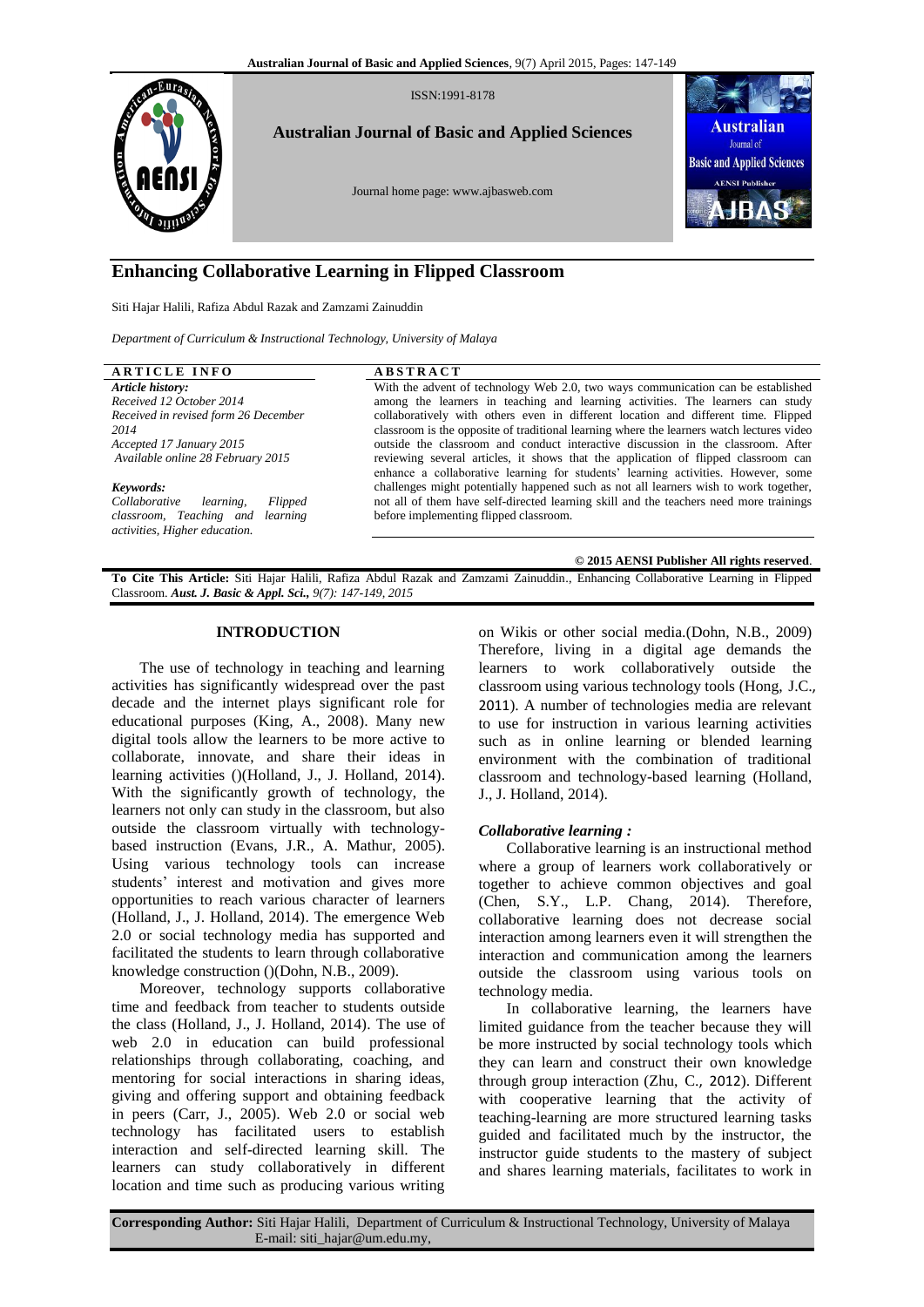148 **Siti Hajar Halili** *et al***, 2015**

#### **Australian Journal of Basic and Applied Sciences, 9(7) April 2015, Pages: 147-149**

groups activity in the classroom and explain how the role they work together in team (Summers, J.J., 2005). A number of technology tools can be used in establishing collaborative learning such as discussion boards, video, social media and chat rooms that allow the learners to share and work together to solve the problem together through virtual world.

Collaborative learning can be applied in every level of studies, but it has widely applied as an instructional method in higher education because adult learners tend to study based on their previous knowledge, experience and according to their convenient time and place. Therefore, much research has been done focused on collaborative learning in higher education or adult learning.

### *Flipped Classroom:*

According to Horizon report initiated by New Media Consortium (NMC) (Johnson, L., 2014), flipped classroom is one of the important development technologies in 2014. Flipped classroom is the opposite of traditional classroom, where the learners listen to the lectures outside the class through the video and establish interactive group discussion in the classroom (Bishop, J.L., M.A. Verleger, 2013). With the use of flipped classroom will save the time of teacher delivering the lectures in the classroom and the students can use classroom time for discussion activities with less time or without listening to lectures' talk (Milman, N.B., 2012). Hence, it will make efficient teaching and learning activities during classroom hours, the students can feel confidents in the classroom discussion because they have prepared the materials before coming to the class, the learners also will be responsibility and have self-directed learning skills toward their learning activities (Bishop, J.L., M.A. Verleger, 2013). The instructional video lecture in the flipped classroom can be created by the teachers or adopted from free websites such as from YouTube, TED Talk and Khan Academy, then, teacher share to students and they can watch it in every convenient place outside the classroom, watch step by step, pause and repeat the video according to their need (Raths, D., 2014).

### *The role of Collaborative learning in Flipped classroom:*

Flipped learning may take place both in the classroom and asynchronous or virtual collaborative learning with online communication options when outside the class (Pluta, W.J., 2013). Learning virtually like in flipped classroom will strengthen traditional academic values of sharing and collaborative creation of knowledge by providing teachers and learners with platforms for collaboration, thus enabling learners and learners to jointly develop educational content, supporting the exchange of material, facilitating community building and so on (Ornellas, A., P.C. Muñoz Carril, 2014).

The focus of flipped classroom is interactive discussion and communication, establishing strong social interaction among students and solving the problem in team with less guidance from the teacher, all of these are characteristics of collaborative learning (Morgan, H., 2014). Flipped classroom is an active learning which makes the learners to be more interactive in learning activities and they will collaborate with each other to discuss the lesson after watching the video outside the class.

In flipped classroom, the learners need their own responsibility of learning to construct their knowledge and they need to work collaboratively based on their previous knowledge and experience (Roehl, A., 2013). Social technology media contributes to establish students' interaction outside the classroom and it may improve the collaborative learning among students especially when they work together in different location virtually, with the use of technology social media tools, a group of users share learning material and exchange the idea collaboratively (Liu, C.C., 2013).

#### *Benefits and Challenges of Collaborative learning in Flipped classroom:*

According to Fulton (Fulton, K., 2012), students in flipped classroom will study based on self-directed learning skill and move at their own pace. Schmidt and Ralph [20] mentioned that collaborative learning tends to make students more confident to work together and solve the problem collaboratively. Then, it will save the time of teacher explaining the lectures in the classroom because the learners can study independently outside the classroom. Moreover, it can give a social benefit for students' interpersonal interaction and builds diversity understanding among students .

However, collaborative learning in flipped classroom also has disadvantages for the students and teachers (Curtis, D.D., M.J Lawson, 2001). Not all learners wish to work and collaborate with each other to solve the problem of study. Then, not all of students have self-directed learning skill (Gosper, M., 2008). Poor and limited internet connection becomes other common reason of applying collaborative flipped classroom. Hence, flipped classroom is a new learning model and needs more training for the teachers (O'Connor, C., 2011). Applying the flipped learning also will not support students with disabilities especially for sightless students toward the video.

#### *Conclusion and Potential future studies:*

The application of flipped classroom can enhance collaborative learning where the learners learn and construct their own knowledge through group interaction and they have limited guidance from the teacher in learning activities. The potential future study can be conducted on the effectiveness of using specific various tools of Web 2.0 to enhance